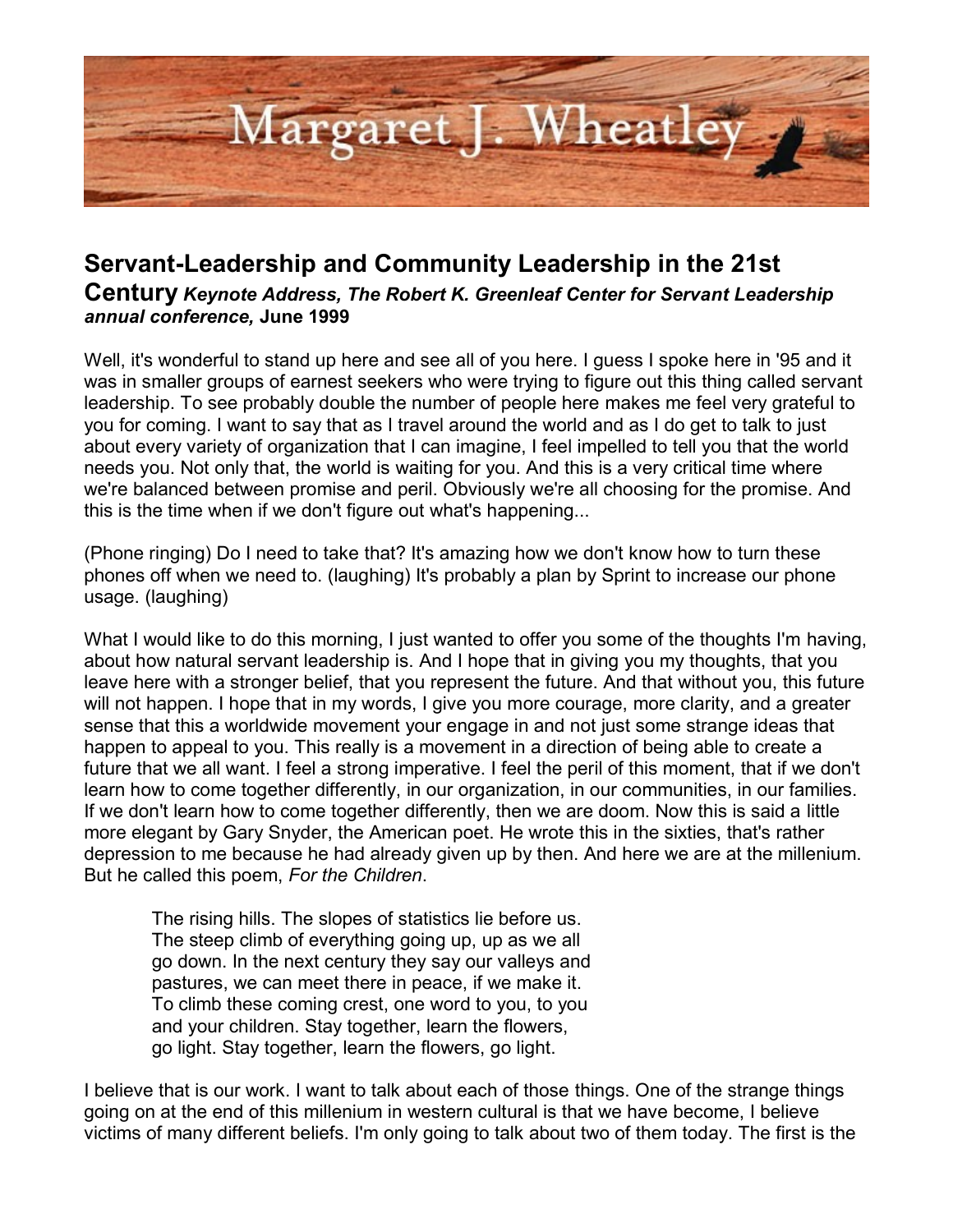belief that we can ignore time. The belief that we can negotiate with time, that we have in fact forgotten about things like natural rhythms, about cycles, about change, as part of the natural process. And instead we believe that it's a straight trajectory into the future, and we can go as fast as we please. Of course this moves us away from nature, from rhythm, from a sense of place, and we are really struggling with this. I believe that our current effort to try and ignore time and growth and stages and cycles. I believe it is truly driving us crazy.

Well, Pablo Neruda, many years ago also, so even given you now prophets, who spoke a long time ago to us. But he wrote this poem, probably in the '60s. He was asking us to stop. This is a bit of familiar scene. Lawrence Vanderpost, the Great South African writer, photographer, philosopher, said that things had gotten so serious in the world that he really fear for us. And when asked, he just died two years ago in his nineties. Someone asked him, "Well, what would you recommend, Sir Lawrence? What would you recommend that we do?" He said, "I would declare a year of silence." And Pablo Neruda is saying the same thing, but for this purpose. He said, "Now we will count to twelve and we will all keep still. For once on the face of the earth, let's not speak in any language. Let's stop for one second and not move our arm so much. It would be an exotic moment. Without rush, without engines, we would all be together in a sudden strangeness. If we were not so single minded, in keeping our lives moving and for once could do nothing, perhaps..." (this is the part of this poem I love.) "Perhaps a huge silence might interrupt this sadness of never understanding ourselves, and with threatening ourselves with death. Perhaps a huge silence might interrupt this sadness of never understanding ourselves with death."

Now since I'm a practical person, I'll imagined now that the advice you're going to take from what I said so far is to go back into your organizations and tell everyone to shut-up. (laughing) That is not what I'm saying. I'm on a slightly higher philosophical plane right now, okay. (laughing) But I do want us to complicate the fact that as we go faster and faster on this great trajectory toward the future, that is only making us sad. That is time for us as leaders to realize we cannot create the future we want by increasing the speed of change, by increasing the hurriedness and the franticness. And at some point, this where I become revolutionary. At some point, it's up to us to say, "We must take time to think. We must take time to reflect." I think this is one of the most courageous acts a servant leader can do right now, is to attempt to slow things down, so that people can think about what there doing. It's a revolutionary act to reflect these days. It's not in our job description. Luckily it's in our species description. What frustrates me so much is understanding the great gift of human consciences and the ability to notice and to reflect and to learn. And then to see how we are pretending that is not a gift to the planet. And instead of celebrating and honoring and trying to raise up this capacity for self awareness and reflection. We simply say we're too busy.

Now I'm going to talk about servant leadership is natural, and I want to tell you a story I heard on NPR, must have been last fall when there were so many terrible hurricanes. There was a geologist being interviewed. He was a beach geologist, so his field of study was beaches and sand and the like. And at the time he was being interviewed, there was a storm. One of the large hurricanes was pounding the outer bank off the Carolinas. And he was being interviewed about what hurricanes do to beaches. Now, we all know what hurricanes do to beaches and beach houses and such. We feel they're very destructive, right? They destroy homes and take down power lines and take away even sand, and whole beaches disappear in a hurricane. So this interviewer was talking to this beach geologists about this hurricane going on. And then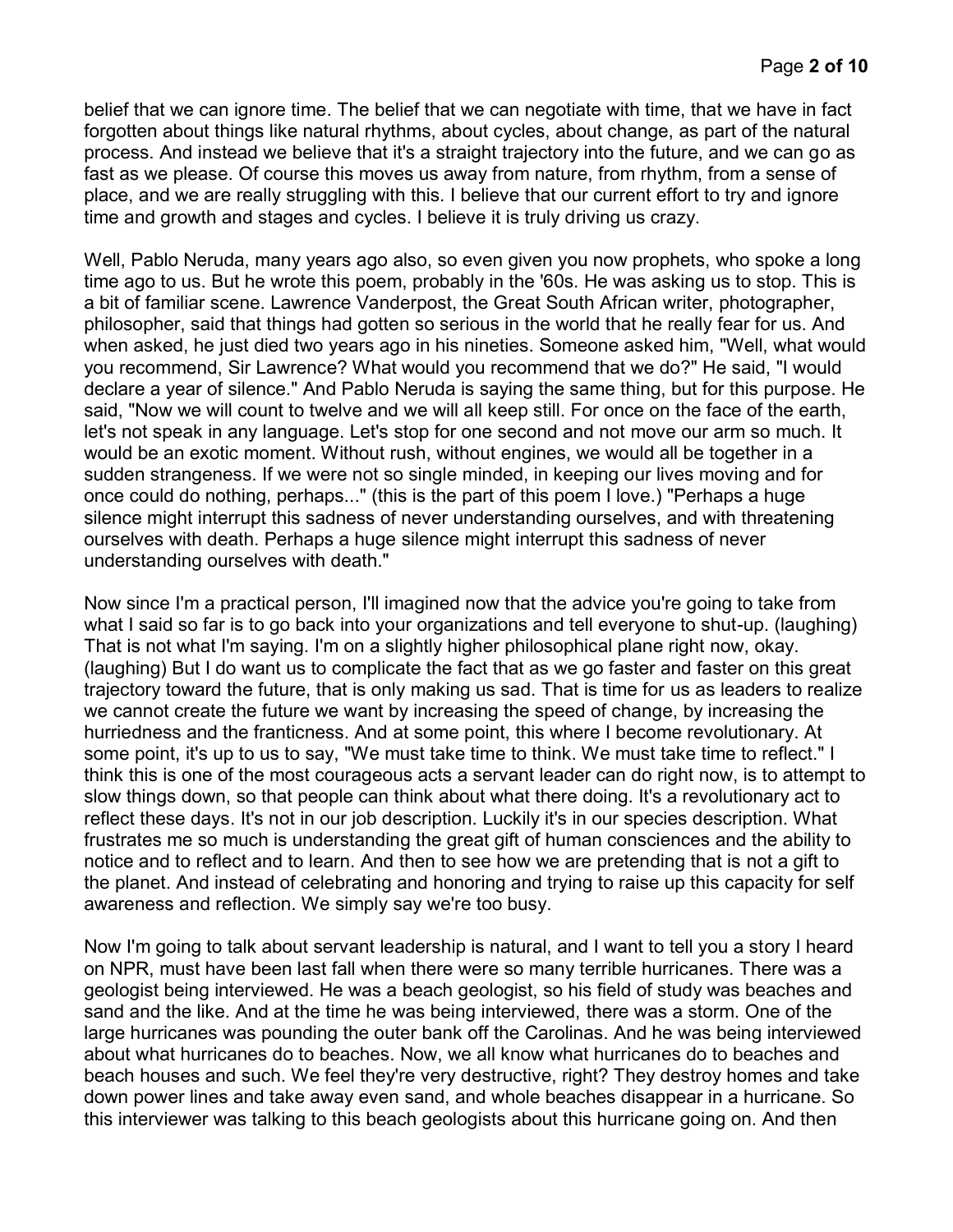this is what got my attention. The geologists said, "You know I can't wait to get out on those beaches again once these storms have passed. And I hope to get out there in the next 24 hours." And the interviewer said, "What do you expect to find out there?" and I was listening, and I thought he was going to talk about all the destruction he was going to find. What he said really surprised me. He said, "I expect to find a new beach." Now wouldn't it be wonderful if we could be in the same relationship with life as that beach geologist, where we would look for newness rather than predictability, where we would look to see what just happened rather than agonize that what we wanted didn't happen? You know the theme of this conference is navigating the future and one of the things I'm struck by is I haven't the faintest idea what the future is. How do you navigate towards something when you don't know what that something is? That question I will answer, by the way.

Back to the beach, however. So much of our focus right now is against meanness and against surprise. These are the other elements of life that are inescapable. When you look at anything in the living world, all you see is newness and creation. The scripture "Behold, I make all things new," feels to me like a biological statement these days. It's constant newness. But as a leader, as someone who is trying to help an organization move to the future, you have to ask yourself what is your position towards newness, towards creativity. So often, we are surprised by newness in a way that makes it impossible for us to welcome it. We actually see newness as an affront to our plans. We see other people's creativity as an affront to our leadership, and this is a very dangerous place if we're trying to be a servant leader because we are trying to encourage life. I just want to say that part of the job description of a servant leader for me is that we have to be those who welcome newness, who look to be surprised rather than are fearful of surprise, who look for difference rather than try to ask people to conform and to move into all those wonderful boxes of our org charts. And this is something we each need to contemplate. What is our relationship to surprise and to newness? What is our relationship to creation? That's the bigger question.

Could you give me a glass of water down there, please? Thank you.

Now the other big stumbling block of our time is not just time and our resistance to newness. It's this strange belief that we exist as individuals separated from one another. This is the dominate belief, I believe, in Western society. In Africa, in any communal or indigenous society, we see the other end of the spectrum, which is a belief only in community. But somewhere in there, there's got to be a new balance. I believe it's up to us to discover how we use our individual creativity as a gift to the whole and how we move away from this, what Einstein called, the belief in our separate existences is what Einstein called an "optical delusion." You know, I look at it. You and I could see 1,200 separate individuals or I can look out at you and try and re-see, try and remember that we are all connected. In Buddhism, in Tibetan Buddhism, the root of all suffering comes from our belief that we are not connected. The source of suffering is the believe that we are independent actors. So in... we know this in every spiritual tradition. It's just that we in the West created this great mythos that you and I exist as individuals and that the purpose of our life, the purpose of our life is to grow into who we are for ourselves and not for others. I was very struck. I was re-reading a little bit of Greenleaf's work on the plane yesterday, and I was very struck by his understanding that servant leadership starts as a feeling, a desire to serve others that then becomes a commitment to move that desire into practice, to actually take on the great courageous task of serving others. But it starts first with a desire, with a feeling. This is of course very similar in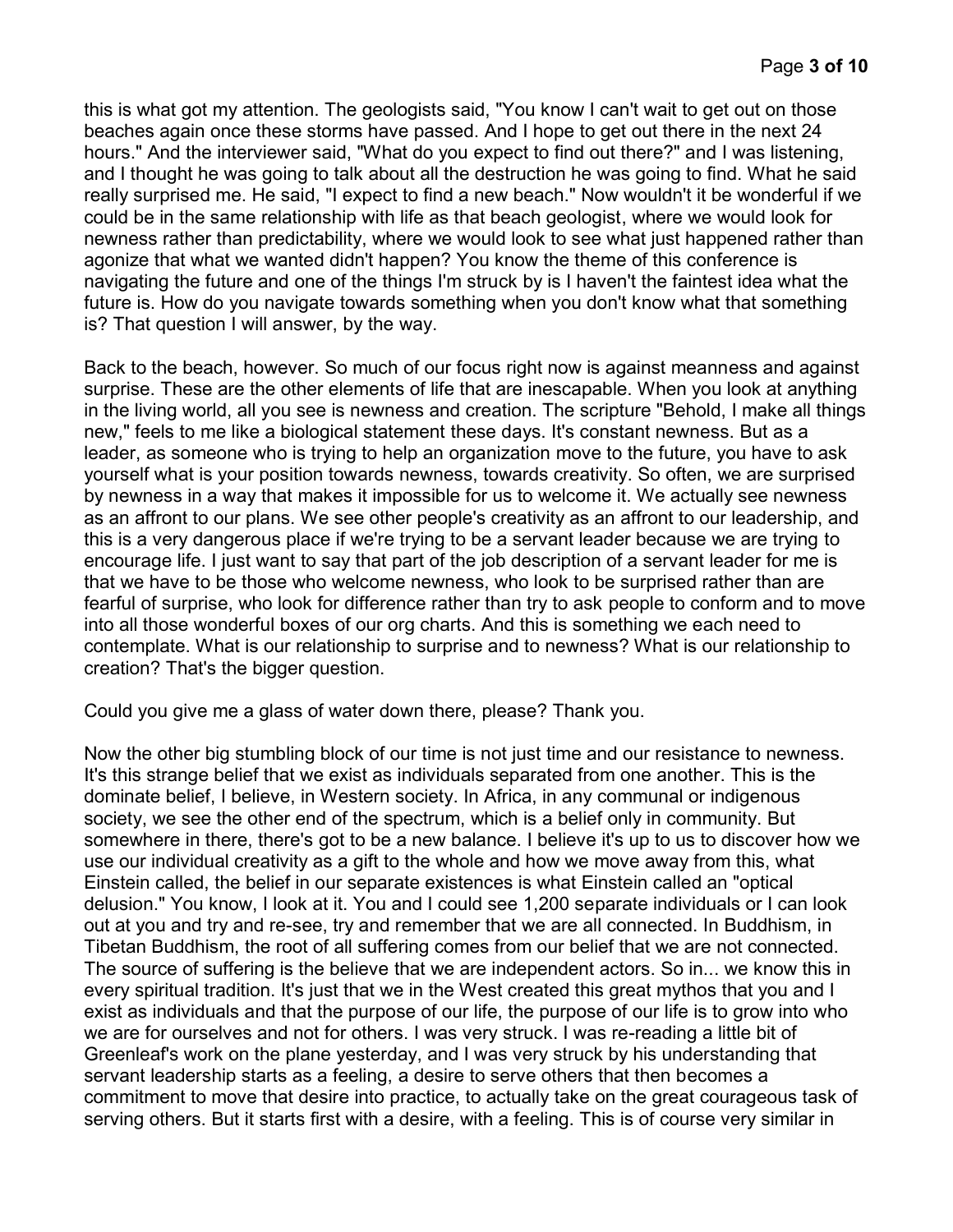Hinduism and in Buddhism of the notion of the bodhisattva, which is, which was just recently defined to me. I love this definition: "One whose heart leaps out at human suffering and desires to help alleviate it. One whose heart leaps out." And of course, and this is the real advice. The work of being a servant leader then once one's heart has leapt out, the work is to be courageous enough to keep your heart open. And not to be so overwhelmed by insult or failure or pain or suffering that you close up your heart and walk back and say, "No. No. No. That's too much. I can't deal with this now." Certainly, one of the great struggles of right now, every week is that there is something that goes on that requires our heart to leap out and to try and connect with human suffering. If it's Littleton, if it's in Kosovo, if it's in Sudan, if it's in Nigeria, if it's in Rwanda. There are many opportunities for our hearts to leap out, but I'm personally finding that being asked so often to extend my compassion around the world makes me very tired and quite overwhelmed. And therefore, I'm more in touch with what was also described to me, and it's clearly in Greanleaf's writing. If we're going to serve other people, it takes enormous courage. It takes enormous courage to keep our heart open and to believe that we are big enough to hold that much suffering. So you have not signed up for an easy responsibility, but I don't think you signed yourself up in your heads, anyway. You signed up to explore servant leadership because you're heart leapt out at some moment towards your community or towards a fellow human being. Now that is the great gift that is given to us, that we have hearts that were willing to open and now the real courageous act is to figure out how on earth to keep them open because the world only confronts us with more suffering, not with less.

Eudora Welty had a wonderful description, she was an American Southern writer. She had a wonderful description of her work. She said, "My continuing passion is to part a curtain that invisible veil of indifference that falls between us and that blinds us to each other's presence, each other's wonder, each other's human plight." This veil of indifference is what you are about. To part this curtain, to move it back and to say in any organization, in any setting, "There is more here. There is more capability. There is more talent. There is more creativity. There is more humaneness here in these people than others have seen."

In this great myth of individualism, in this great myth of individualism, we have created a culture of people who are often selfish, who are often self-serving, who are often greedy, who are often indifferent to each other's presence, wonder or human plight. But it feels imperative for me to say that the people we are faced with now, those negative behaviors of cynicism, and anger, and withdraw, and paralysis - which are worldwide in my experience - those negative behaviors are not who we are. And it's not those negative behaviors that made your heart leap out. Whenever your heart leapt out, and you knew you needed to serve, that was a moment to recall because at that moment, you knew the truth about human nature. You knew who we are. And the motivation to be a servant leader is always, in my experience, from the recognition of who we really are. Beyond the cynicism, beyond the dependency, beyond the paralysis, beyond workers and colleagues and communities who don't know how to talk to each other anymore, beyond all of that you knew at some point that in the human being, there is enormous capacity. And you wanted to help bring that capacity forth. Now, it's interesting that I'm putting this in the past tense, isn't it? I'm struck by that right now. I'm trying to recall you to the moment when things were most clear, but obviously I'm assuming that they aren't as clear now. And it is my experience that as we set out on this journey to be a servant leader in this future that is unknown, there are so many pitfalls. There are so many black holes along the way that you can forget, "Why in God's name did I ever take this on?" And for me, the work is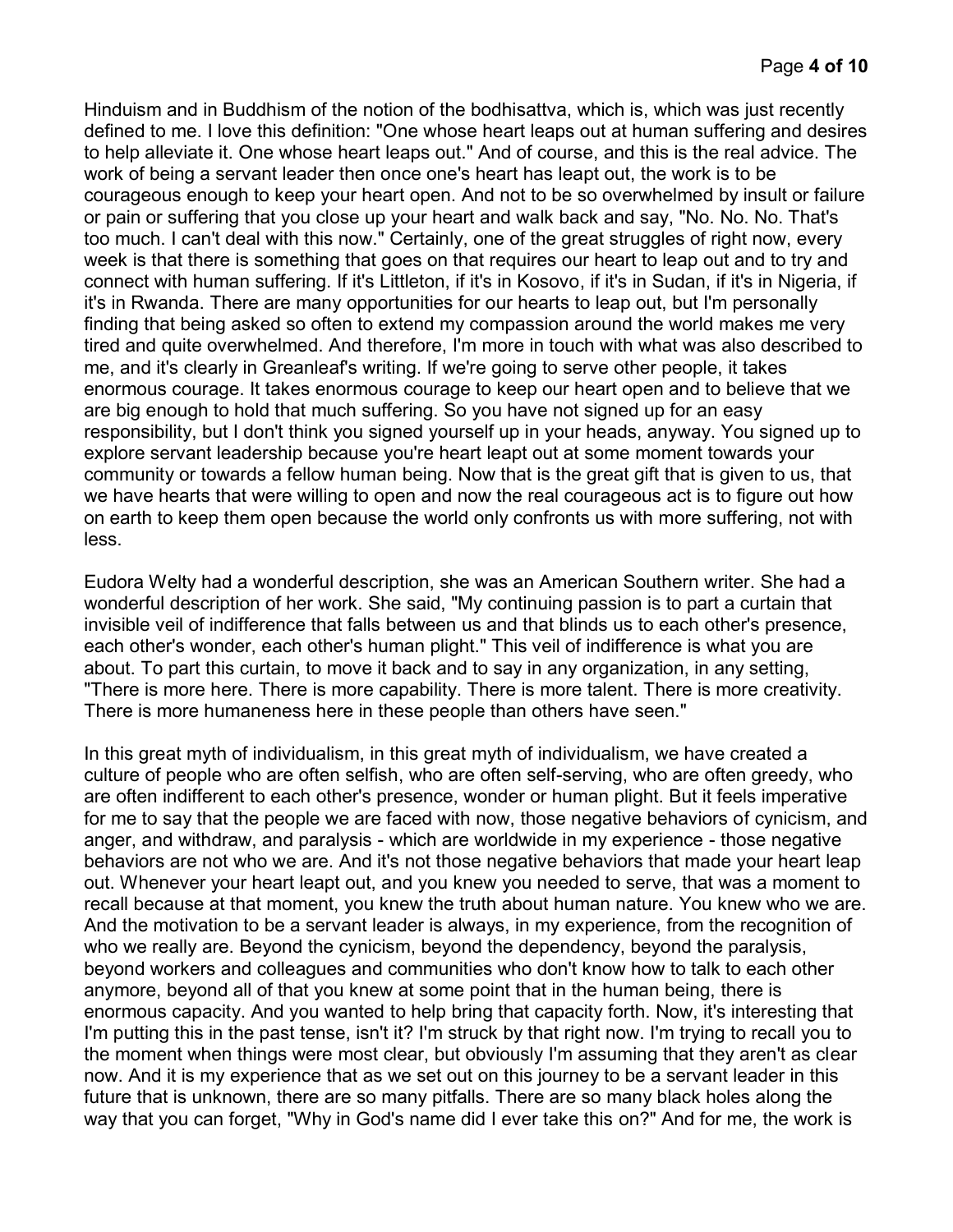always to recall the clarity I had that lead me into anything. And that clarity is always a profoundly spiritual moment, of the recognition of the truth of something. And in this case, I believe that the clarity that was spiritual, the truth that you recognized was that human beings are not by nature selfish, greedy, angry or cynical. You must have seen the truth of us to be sitting here today. And even if you are not feeling the truth of who we are as a species here today, I'm asking you to recall that moment so you can bring it forward. This is who I think we are as a species. I think one of the great gifts of humanity to the planet which unfortunately we're just not demonstrating very clearly, but the great gift of who we are to the planet, it is not only that we are self-reflective, not only that we have consciousness. Those are big, but it's not all.

We are by nature, a species that seeks intimacy. There's a new book by a biologist called, *The Intimacy of Love or The Biology of Love* and it's his belief that the reason you and I even learn developed language was because we wanted to be together. So it's a great impulse, and this is Aberto Maturano that I'm quoting now. "The great impulse in human evolution was a desire to be together." That's what led us to figure out how to talk, how to speak, how to communicate. And then the other great desire when you see these together, you see how wonderful we are. The other great desire is that we have a need to make meaning of things. We're constantly looking. It doesn't matter who you are, unless you're dead, you constantly seek to understand why. So we have this great impulse for meaning. We have this great desire and need to be together and we have this great gift of consciousness. And it is each of those desires that are available through servant leadership and that have been denied through every repressive controlling form of leadership. If we'd been into the command and control, "I'll tell you what to do," the enormous dishonoring that's involved in that approach to leadership is something I feel acutely. And I know that other people feel that. In response to being dishonored through command and control leadership, by being put into a box, by being told what to do... in response to all of that, people become what we have now. People become angry. People become cynical. People become depressed. People become paralyzed. We created those bad behaviors we didn't recognize who we were. So much of our lives right now are leading us away from each other. The focus on individualism, the focus on careers, the focus on self-servingness, the inability to simply sit on a porch - I'm going to sound real oldfashioned here - but to sit together to notice each other's wonder, each other's presence, each other's human plight. We don't have time. And I believe that it is this focus that we don't have time, this belief we don't have time, this belief that we don't need each other, this belief that we can make it own our own, that there really is such a thing as an individual... I believe this is what is killing us.

There is a wonderful song from Nigeria that I will not sing because I can't remember the melody, but the lyric is... it's about individualism. The lyric goes, "Oh, to be an individual is a very bad thing. Ah! To be an individual is very bad thing. Oh, God! Oh, God! Please, God, don't make me an individual." So I believe that Greenleaf knew so much, was accessing so much what I would call 'internal wisdom' that if we're looking for ways of leading and the criteria of a successful servant leader is that out of those that we serve are healthier and wiser and freer and autonomous and perhaps even want... they loved our leadership so much that they want to serve others also. I believe that Greenleaf and many great spiritual teachers were simply signaling to us that we are naturally a species that wants to be together, that needs to be free, that needs to be autonomous and that needs and will naturally tend towards its own health. All of life, all of life is life affirming. All of life seeks its own health. It doesn't need us to do it and I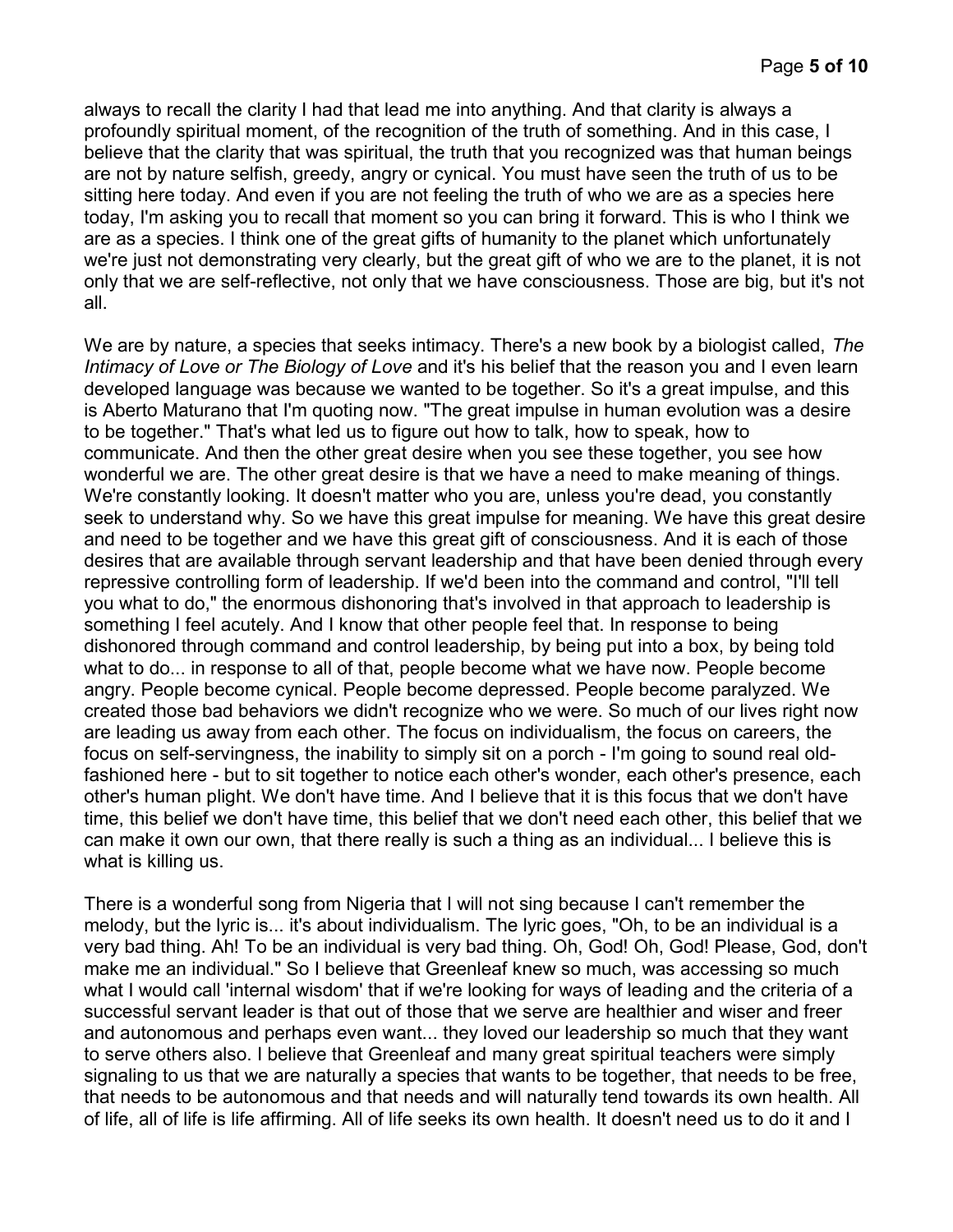believe more and more for people in organizations that people don't need us to make them healthy. People need us as leaders to trust that their healthfulness is in them already. And people need us as leaders to figure out the processes by which people can reconnect with each other. If you believe that the health is already there, then your task as a leader becomes figuring out how to evoke it. If you believe that the pathology is the only thing that's there, then you move into a very directive form of leadership where you're trying to fix people or give them the benefit of your wisdom. But at the fundamental level, now this comes the fourth century China, Chong Su said - and I think this is a great definition of a servant leadership. It just happens to be 2,400 years old. He said, "It is more a matter of believing the good than of seeing it as the fruit of our efforts." This is something again for you to consider. To what extent in the exercise of your own leadership are you trying to evoke, elicit, bring forth the good that you know is there? Because that's the great gift. That's the gift of... that Jesus certainly gave to us, that Mohammed gave to us, that great spiritual leaders give to us. The belief that we are good and that we can be responsible for our own healing. So much of what we do in organizations is completely counter to what I just defined as good leadership. So much of what we have defined as effective leadership in organizations is finding the program, the right training manual, the right technique and forcing people. We don't think we're forcing them, but we are. Forcing them to go through these. And it is such a dishonoring that what I notice everywhere is that people respond to it as the major that it is. "So you're telling me I have to be different? You're telling me I'm not smart enough to have created this myself? You're telling me I have to do this?" Greenleaf talked about people feeling freer and autonomous. These are natural conditions. We need to feel free. We need to feel free. To choose, to decide, to participate. We need you as leaders out there believing that there is good in us and that it's your task to figure out how do I bring it forth? I have myself been working with a definition of leadership which is right now, because people are so battered and bruised, and people feel so badly about themselves and people feel tired and so stressed and this is... Sometimes it's a terrifying time to realize the emotional and physical distress we're in as a culture right now. But I now see a leader, you, need to be the person who has more faith in people than they do in themselves. More faith in people's capacity than they do in themselves because people have lost their way. People have lost their sense of themselves. A great Tibetan teacher, Tran Paul Rein Po Shay said that "it is a dark time when people lack courage because they don't know who they are." And if we think that we are this depressed, stressed, paralyzed group of people, how on earth could we have the courage to change the world? Where would we find courage if we believed that we are such a bad group of people? So this is going back to what I was saying earlier for you as the leader to remember what you saw, the goodness that you saw in people that called you to be a servant. If you can remember that, now was the time now to raise up that vision of our goodness in your community and in your families, with your colleagues, with your employees. You are the one who must hold the vision of other people's goodness for them until they rediscover it. I feel that is also a critical need for leaders. Now, this is old stuff. I mean, we always knew that great teachers were those who saw more in us than we saw in our young selves, and I'm just saying that now the need for that is even stronger because people are so battered and bruised these days.

Now, while I've been really impressed by Greenleaf's spiritual depth, I think that that's the thing I was most impressed with last night, I realized that he's talked about how spirit emanates from within. And for those of us leading organizations now or being in organizations trying to be leaders. When we don't know what the destination is, for me, the real work is to lead from within, but not just from within you. Not from your spirits but I realized last night that when an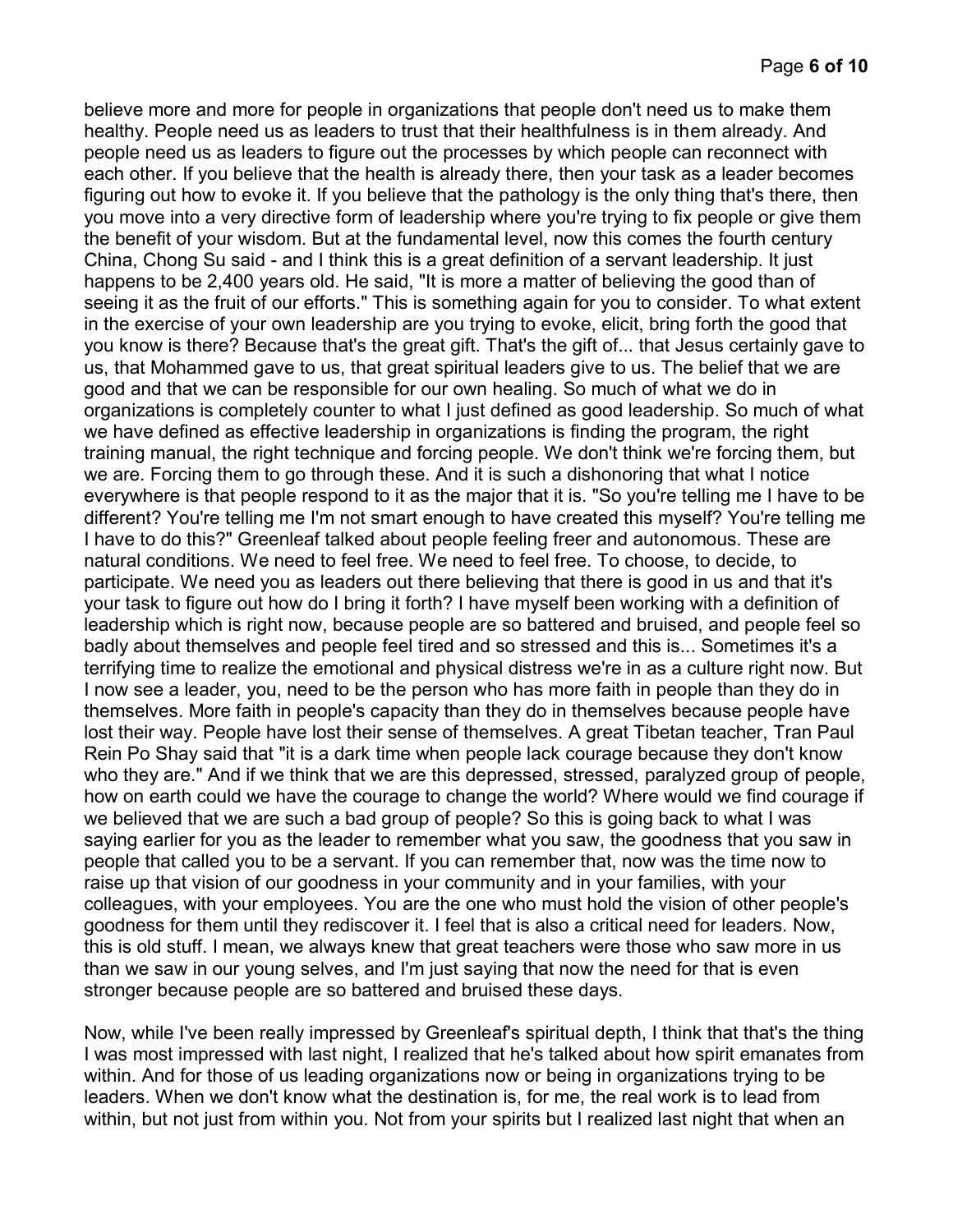organization has a spirit, this is not about spirituality in work. When an organization knows its spirit, it can lead itself from within just as we can lead ourselves from within as servant leaders. So then I was in the question, which I've actually been in for many years now, is... well, what's the source of organizational spirit. I'm going to assume that the need is the same whether I'm speaking of one individual or 40,000 workers. What is it that gives an organization its spirit? And it's from that center place then, that centering place of spiritual richness and energy that an organization can navigate any future, just as at an individual level we can only navigate the chaos because we know who we are. There's a wonderful description of the president of the Flexor Institute, Robert Layman. Somebody on his board or staff described his leadership in this way. They said, "He doesn't know where we're going, but he knows how to get us there." That is a great description of leadership in these times. For me, the 'how to get us there' is to make sure that as an organization we have strong awareness, strong consciousness of self. Who are we? What are we trying to do? It's... the need is to develop not a clear map that we navigate on, not a strategic plan, not a new org chart. The real work is to return to the center where our spirit emanates from. *(end of side one)*

... more than that. We trivialized those terms. So I want at least the imagery to be similar to how we feel about our own spiritual centers. I want it to feel that allowed and that necessary. So it's not about writing the right vision statement. It's not about putting up a beautiful piece about our mission. It's about how do we be in conversation to evoke this rich place of spirit. How can we as an organization or community be together in conversations about why we're doing this work? How can we come together to dwell in the rich territory of meaning making? Now one of my longings in the past few years is that the desire to serve others is a natural impulse and that any time people in an organization are given the chance to dwell in this deep center of meaning, they always reach out. They don't move in. They reach out. They embrace more of the world. I believe the natural direction of life is out. Love is extending, not contracting. So the natural flow in our relationships in towards each other. It just we've really, in this culture, forced people to contract, to be fearful of one another. So if the natural direction is out, to embrace, to open, to bring in more, here's a few little examples of that. And you can think about this in your own experience, especially if you're in a for-profit institution where we think this impulse doesn't matter. We think that the people who work for corporations don't care about the whole because if they cared about the whole, they'd be like those of us in non-profits who are just bearing the brunt of society's problems. But I'm finding even in the strangest industries, that when people are given the chance to write a mission statement, to talk about the purpose of their work, they've taken the world.

So here's my most recent favorite story. I have lots of them; I'll tell you two. One is that at one point I said, "You know, even if you make dog food, you want it to mean something for humanity." And there was someone who made dog food in the room at the time. I didn't know that until he came up. But he said in one of their plants they had asked employees to write their own mission statement and it began with "pets contribute to human health." Okay? They took it immediately out into the world. Now, much more recent than that, is the learning I got from Hewlett Packard's Research and Development Division which was 800 people or so who several years ago now wanted to reformulate, reorganize themselves around a stirring, you know, sense of purpose. They original sense of purpose was "We will be the best R&D facility in the world." That's a good American kind of 'we'll be number one.' They did a superb, a very participative process on describing something that took three years of really collecting people's stories and finding out what was the meaning of working at Hewlett Packard in research and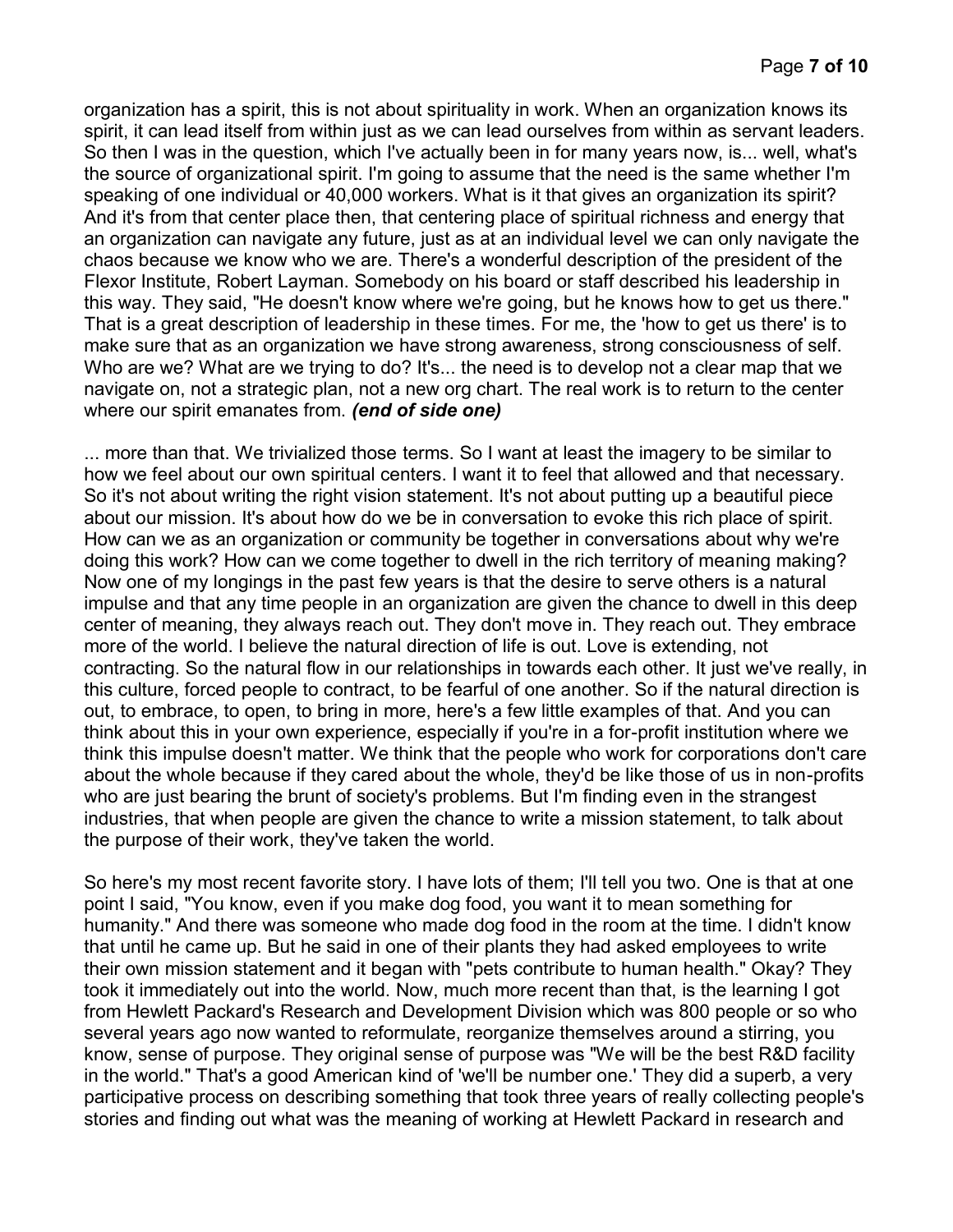development for 800 people and feeding that back to everybody. They did a lot of very creative things. But in the second year, there was a woman who stood up in one meeting and said, "I'm sorry. I just don't get charged up by becoming the best research facility in the world. But I could get a lot of energy if we were striving to become the best research facility for the world." Now, some people might have thought, "Well, isn't that cute." You know, or "Just like a woman." But here's what happened next. Her words went to another employee's heart, and he was a graphic designer for Hewlett Packard. So he went back to his shop and he created just for himself, he created a poster that captured being the best R&D facility for the world. And in this poster, it's the original founding garage, you know, every computer company started in a garage. You know that. So it's a single structure and Hewlett and Packard are standing outside the garage looking in at their new baby, their new creation. But what's inside the garage is not a computer. What's inside the garage is the planet. And it's just luminous. Now, they had 50,000 requests for that poster in a company that doesn't have that many employees. This so resonated it didn't matter about class, race, gender. This resonated because we as human beings have a desire to serve. And this is an impulse I simply encourage you to trust is there. You are not the only ones who are trying to act from a sense of spirit that is emanating from within. Most people in your community or your organization want their work to be grounded from the same sense of call, from the same ground of energy, which is purpose, spirit, service. These are natural to human beings. You can trust that. It may take you a few months to discover it in certain people because we are very bruised, but you can trust that it is what called you is an impulse that is also calling people in every form of organization. It is what calls us together as a species or as a race.

Now there's just one other thing that I want to say. I'm just recently discovered something and it was from looking up some very ancient teachings and my own experience. And it's why I love Eudora Welty's little description so much. What I'm starting to notice is that in the midst of suffering, in the midst of terrifying circumstances, in the midst of modern organization when we actually find one other, when we see one other, when we notice the humanity - each other's wonder, each other's presence, each other's plight - when we actually see each other, the experience is always one of joy. The circumstances don't seem to matter. This is the most hopeful thing thought I've been in for a long time. The circumstances don't matter. The suffering isn't what's critical. It's that the suffering might us to see one another. And in the moment when we see one other, we have a profoundly human experience which is the experience of joyous recognition.

Now, what I have found hopeful about this, and I really hope I keep believing this, but what I have found hopeful about this that it has changed what I'm looking for in my work. I'm not looking to end the ills of the world. I am not believing that by anything I do, I can eliminate human suffering. I am not believing even that it's going to get better. But I realize that if I'm on the search to really find and see human beings, that I will have the experience of a lifetime, that I will feel blessed, independent of the circumstances, I will have seen you and in seeing you, I'm going to see the Sacred. I'm going to see the Divine and that is always an experience that is joyful. Now, if that is true, that the source that sustains us, the sustenance is finding each other, then this is where as leaders we really need to rethink what we're doing because it would take us from being fixed on activities to fix things to processes that bring us together. You're real work would be - I think it already is for many of you - to figure out how to bring people together and to trust them that they will find their own healing. But the work is first finding each other. There's a little snippet of a poem by William Statford. He called this poem *A*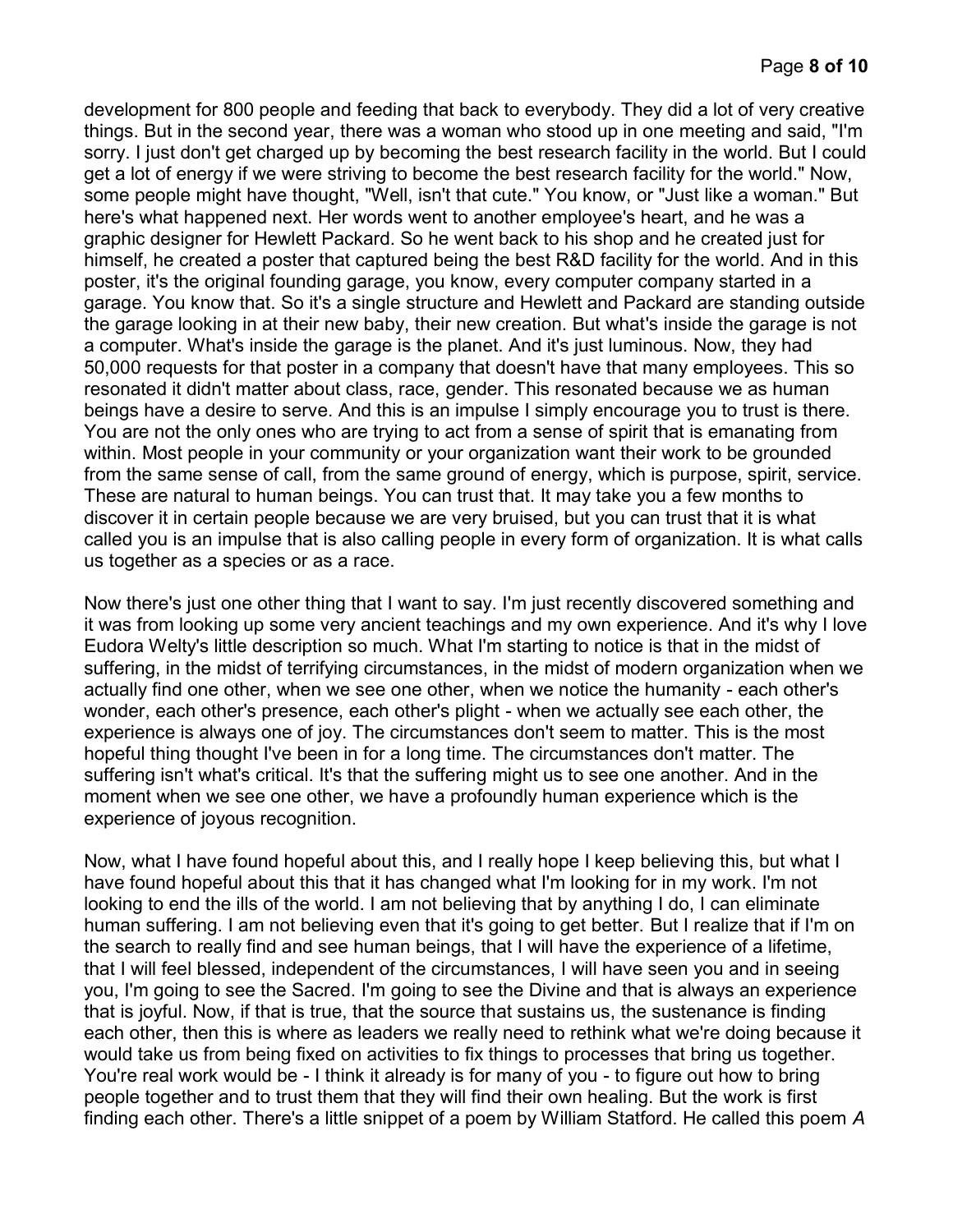*Ritual To Read To One Another*, and in it he starts it by saying:

 If you don't know the kind of person I am and I don't know the kind of person you are, then a pattern that others made may prevail in the world. The pattern that others made may prevail in the world and following the wrong god home we may miss our star.

Okay. There are many patterns out there about leadership, about people, about motivation, about human development. There are many patterns out there. The essential pattern that I'm trying to discover right now... the essential pattern is that when we are together, more becomes possible. When we are together, joy is available. In the midst of a world that is insane, that will continue to surprise us with new outrages... in the midst of that future, the gift is each other. And we have lived with a pattern that has not told us that. We have lived with a pattern with a false god that has said, "We're in it for ourselves. It's a dog-eat-dog world out there. It's nature read in truth. It's nature read in tooth and claw. Only the strong survive and you can't trust anybody." That's the pattern that's operating in most organizations if you scratch the surface. The pattern that called you to be a servant leader, the god, the "god you're following home" is actually the god of who we are as a species. We have need for each other. We have a desire for each other, and more and more I believe that if as Gary Snider said, "The real work is to stay together." We are not only the best resource to move into this future. I believe more and more we are the only resource.

Now, it's really interesting. This is my last Greenleaf thing I noticed last night. In his later work on religious leaders he changed the description of the consequences of servant leadership. He gave up the word 'autonomous' and talked about feeling at peace. That's very significant to me. It's not that we're trying to encourage people's autonomy, but when we work as servants to others, we actually in ourselves and in them, will feel more at peace. Because if anything that's peaceful for me signals that that's our natural state. So I think Greenleaf was really on to something there that I have also found strongly in my work. As we come together, as we come together, we are able to experience joy and even beyond joy we are able to experience peace. So we need to figure out how to be together. For me, that is the essential work.

I'm going to close by reading something that is in the book called *Stories Of God, An Unauthorized Biography* by John Shay. It's written in 1978. This is a description of our time and it's a description of I believe what our work needs to be. He wrote:

| When we reach our limits, when our ordered worlds   | collapse, when we        |
|-----------------------------------------------------|--------------------------|
| cannot enact our moral ideals.                      |                          |
| when we are disenchanted it is then that we often   |                          |
| enter into the awareness of mystery. Our dwelling   |                          |
| within mystery is both menacing and promising. A    |                          |
| relationship with exceeding darkness and undeserved | light. In this situation |
| with this awareness we do a                         |                          |
| distinctively human thing: we gather together and   |                          |
| tell stories of God. We tell stories of God to calm |                          |
| our terror and hold our hope on high.               |                          |